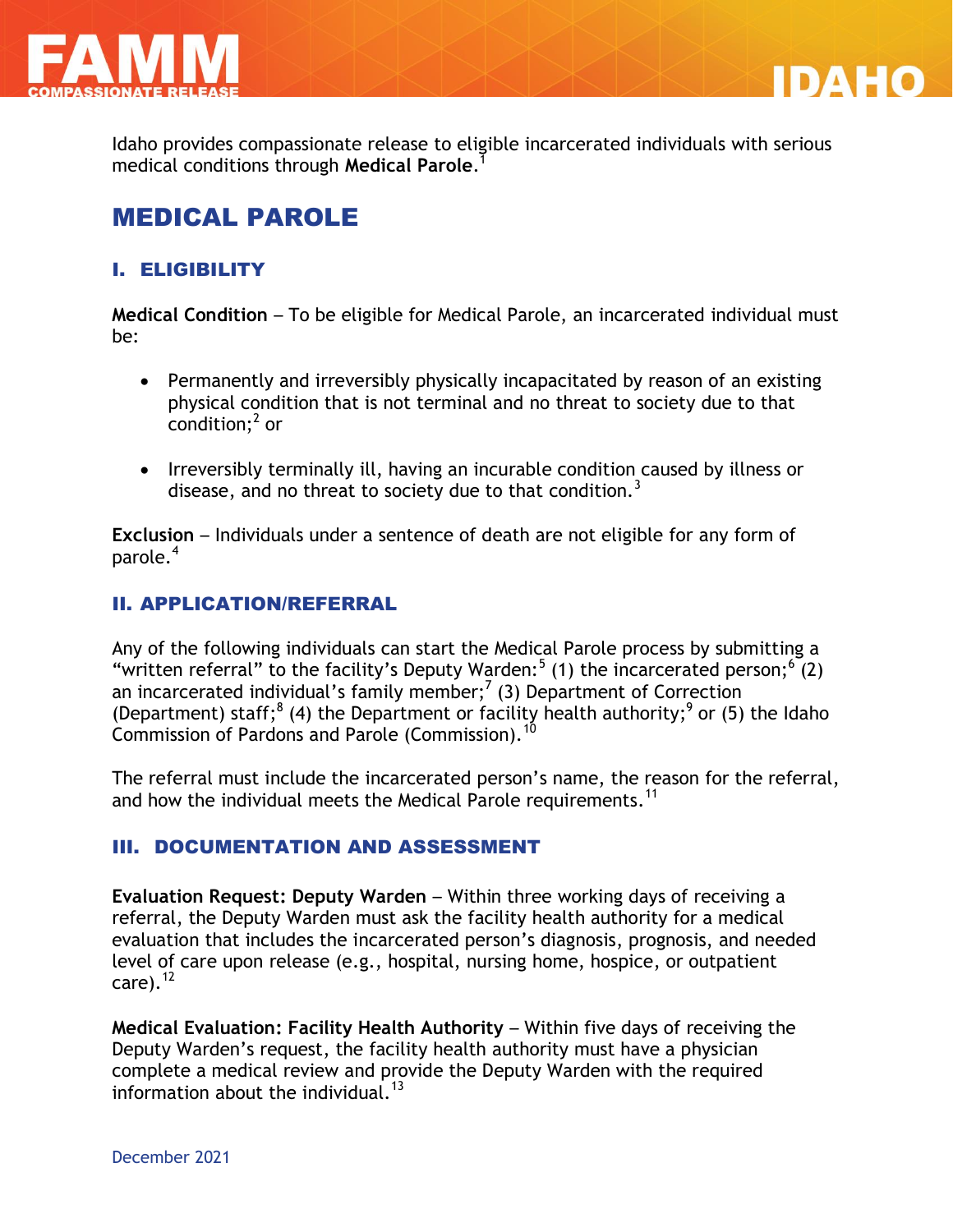Note that an incarcerated person serving a sentence for certain crimes or whose history and conduct indicate the individual is "sexually dangerous" must also be examined and evaluated by "one or more psychiatrists, psychologists, or mental health professionals the Department has designated for this purpose."<sup>14</sup>

**Review: Deputy Warden** – The Deputy Warden reviews all of the information to determine whether the individual meets the medical criteria:<sup>15</sup>

- When an individual does **not** meet the Medical Parole criteria, the Deputy Warden must notify the person and, if appropriate, anyone who submitted the referral on the individual's behalf and, within three days, forward the evaluation report to the Commission and the facility health authority.<sup>16</sup> The correctional facility's process ends at that point, although if the individual's condition worsens, there can be another review.<sup>17</sup>
- If the evaluation indicates that the incarcerated person **does** meet the medical criteria, the process continues.<sup>18</sup>

**Parole Packet and Plan: Deputy Warden** – The Deputy Warden must prepare a parole "packet" and a parole plan for the individual.<sup>19</sup>

- Packet Within five days, the Deputy Warden must prepare a parole packet that includes:
	- o A completed *Request for Parole Consideration* form;
	- o The physician's report;
	- o The individual's presentence report;
	- $\circ$  A psychological or mental health evaluation, if available;
	- o Commitment orders; and
	- $\circ$  If the Commission requests one, a current progress report.<sup>20</sup>
- Parole Plan The Deputy Warden also completes a parole plan for the individual that includes the following information:
	- $\circ$  Proposed living arrangements that are consistent with the physician's recommendations;
	- $\circ$  A description of the medical care that has been arranged;
	- o Resources available to pay for living and medical expenses;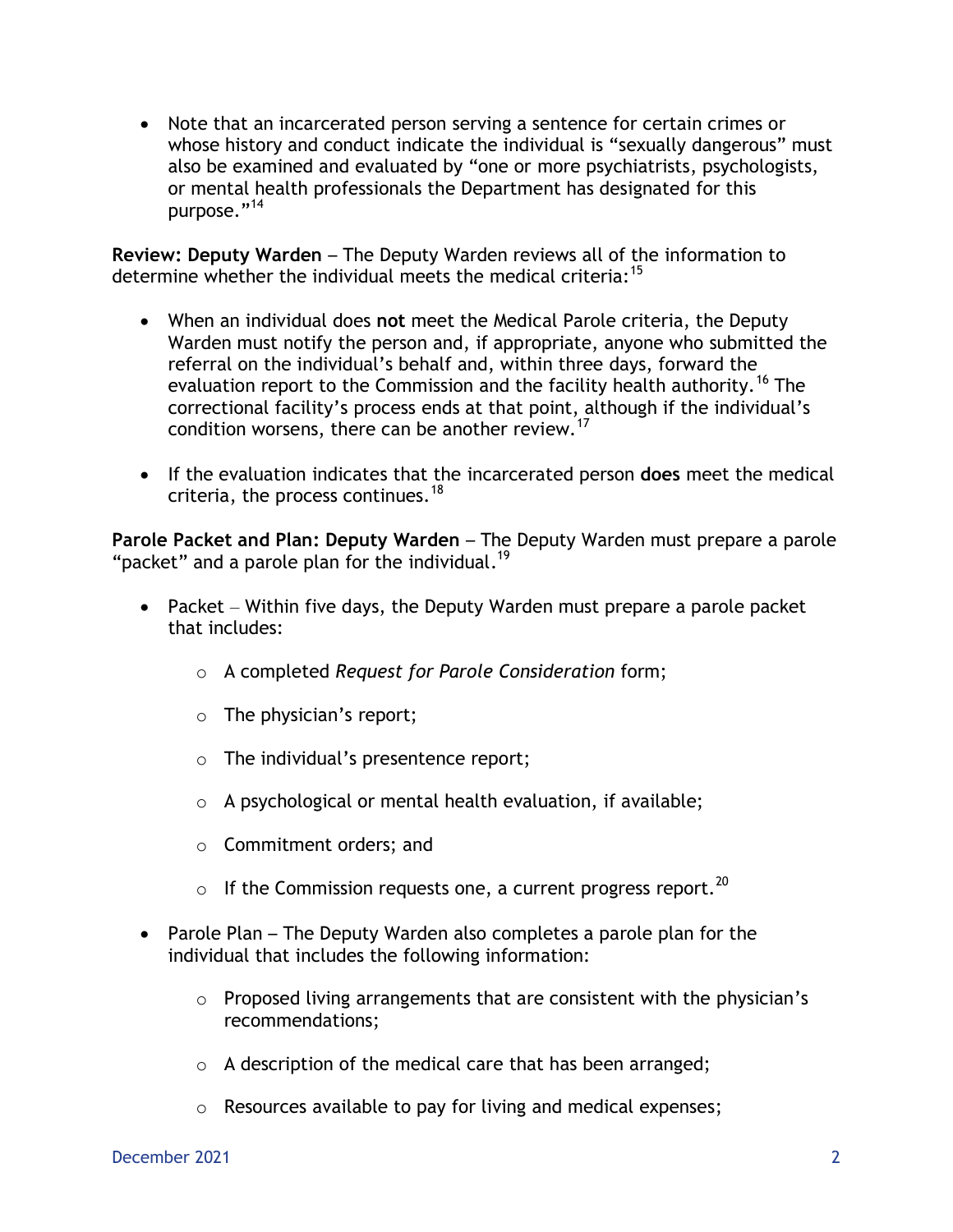- o Family and friend support available to the individual; and
- o Transportation arrangements, including medical transportation if needed. $21$

Note that if the incarcerated person's family members and/or friends want to help with developing the parole plan, they must contact the Deputy Warden responsible for preparing the plan.<sup>22</sup>

The Deputy Warden then forwards the packet and the parole plan to the Warden/Facility Head.<sup>23</sup>

**Review and Comment: Warden** – The Warden reviews the packet; includes comments, if any, on the *Request for Parole Consideration* form; <sup>24</sup> and then forwards everything to the Executive Director of the Commission, with a copy to the health authority.<sup>25</sup>

## IV. DECISION-MAKING PROCESS

**Decision-Maker** – The Commission of Pardons and Parole reviews and makes the final decisions on all Medical Parole requests.  $^{26}$ 

**Decision** – In making its decision, the Commission may (1) conduct a review of the case; (2) conduct a hearing; and/or (3) designate Commission staff to gather any needed additional medical information, including a proposed treatment or care plan.<sup>27</sup> The Commission will also consider any letters and phone calls in favor or against an incarcerated person's Medical Parole.<sup>28</sup>

• If the Commission holds a Medical Parole hearing, the individual "is encouraged" to be present; however, it can also make a final decision based on the available documents and written information. $^{29}$ 

**Notice** – If the Commission grants Medical Parole, it must notify the Warden of the facility in which the incarcerated person is housed. $30$ 

## V. POST-DECISION

It appears that the general parole rules apply, because there are no additional requirements or post-release rules specific to Medical Parole mentioned in the statute, administrative code, or Department and Commission procedures.<sup>31</sup>

## VI. REPORTING/STATISTICS

Idaho law directs the Commission to send an annual report containing the name, medical condition, and current status of each individual granted Medical Parole to the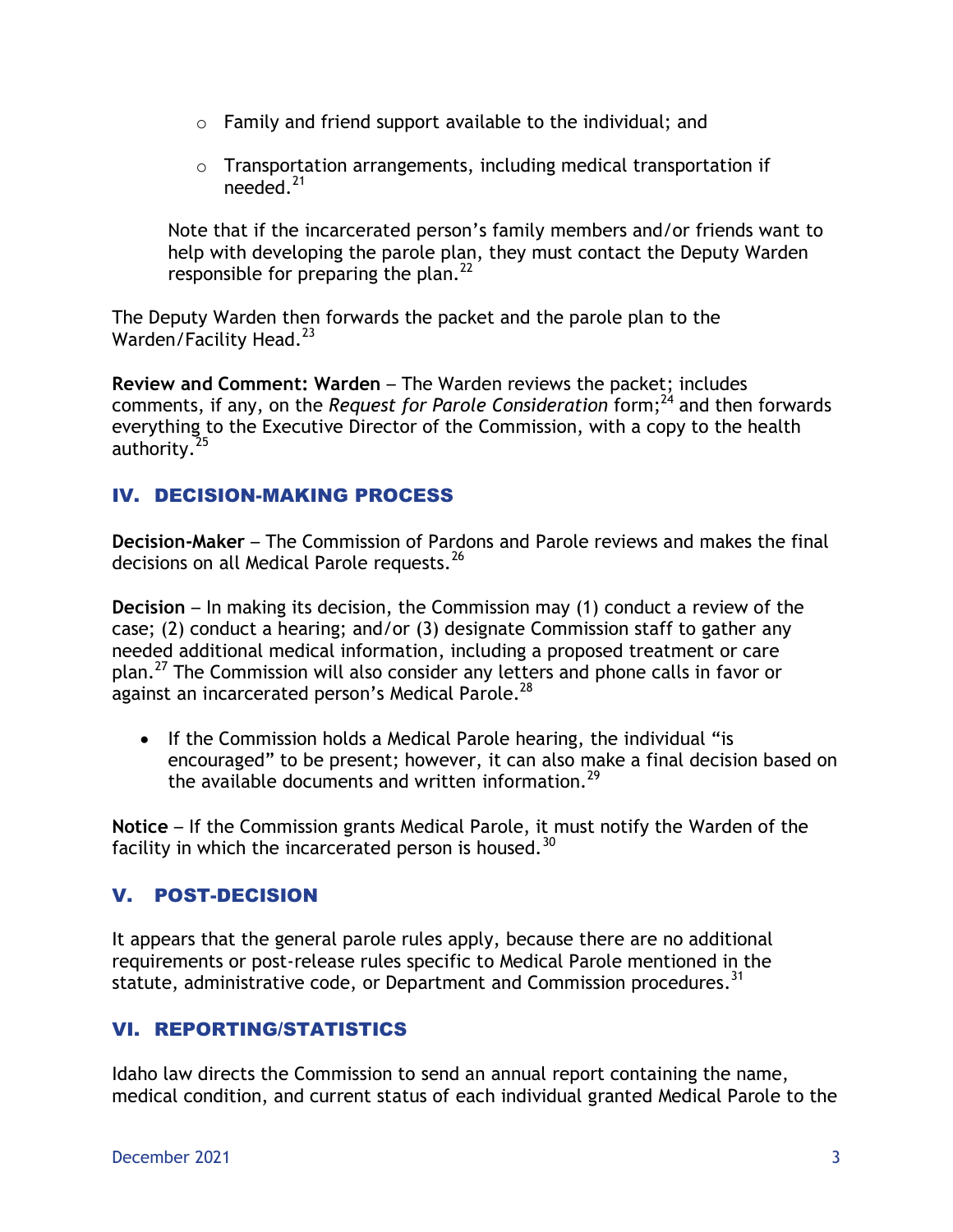Idaho House and Senate Judiciary Committees.<sup>32</sup> It is unknown whether that information has been reported, because there is no information available on the Commission's website.

 The Commissioner reported to FAMM that it released just one person on Medical Parole in 2019 and one person in 2020.<sup>33</sup>

## IDAHO COMPASSIONATE RELEASE PRIMARY LEGAL SOURCES

## MEDICAL PAROLE

#### **Statute**

Idaho Code, § 20-223 (8) (2020), available through the Idaho Legislature, [https://legislature.idaho.gov/statutesrules/idstat/title20/t20ch2/sect20-223/.](https://legislature.idaho.gov/statutesrules/idstat/title20/t20ch2/sect20-223/)

#### **Regulations**

Idaho Administrative Code, § 50.01.01.250-05 (2020), available through the Idaho Office of the Administrative Rules Coordinator, [https://adminrules.idaho.gov/rules/current/50/500101.pdf.](https://adminrules.idaho.gov/rules/current/50/500101.pdf)

### **Agency Policy**

Idaho Department of Correction, Standard Operating Procedures/Offender Management, Policy 324.02.01.002: Parole of Offenders with a Terminal Disease or Permanent Incapacitation (2008), [http://forms.idoc.idaho.gov/WebLink/0/edoc/280958/Parole%20of%20Offenders%20with%20a%20Ter](http://forms.idoc.idaho.gov/WebLink/0/edoc/280958/Parole%20of%20Offenders%20with%20a%20Terminal%20Disease%20or%20Permanent%20Incapacitation.pdf) [minal%20Disease%20or%20Permanent%20Incapacitation.pdf.](http://forms.idoc.idaho.gov/WebLink/0/edoc/280958/Parole%20of%20Offenders%20with%20a%20Terminal%20Disease%20or%20Permanent%20Incapacitation.pdf)

# NOTES

*\* Id. means see prior note.*

<sup>1</sup> Idaho Code § 20-223 (8); Idaho Admin. Code § 50.01.01.250-05; Idaho Department of Correction Standard Operating Procedure (DOC Procedure) 324.02.01.002, Parole of Offenders with a Terminal Disease or Permanent Incapacitation.

 $^2$  Idaho Code § 20-223 (8); Idaho Admin. Code § 50.01.01.250-05 (a); DOC Procedure 324.02.01.002, § 1.

 $3$  Id.

4 Idaho Code § 20-223 (2).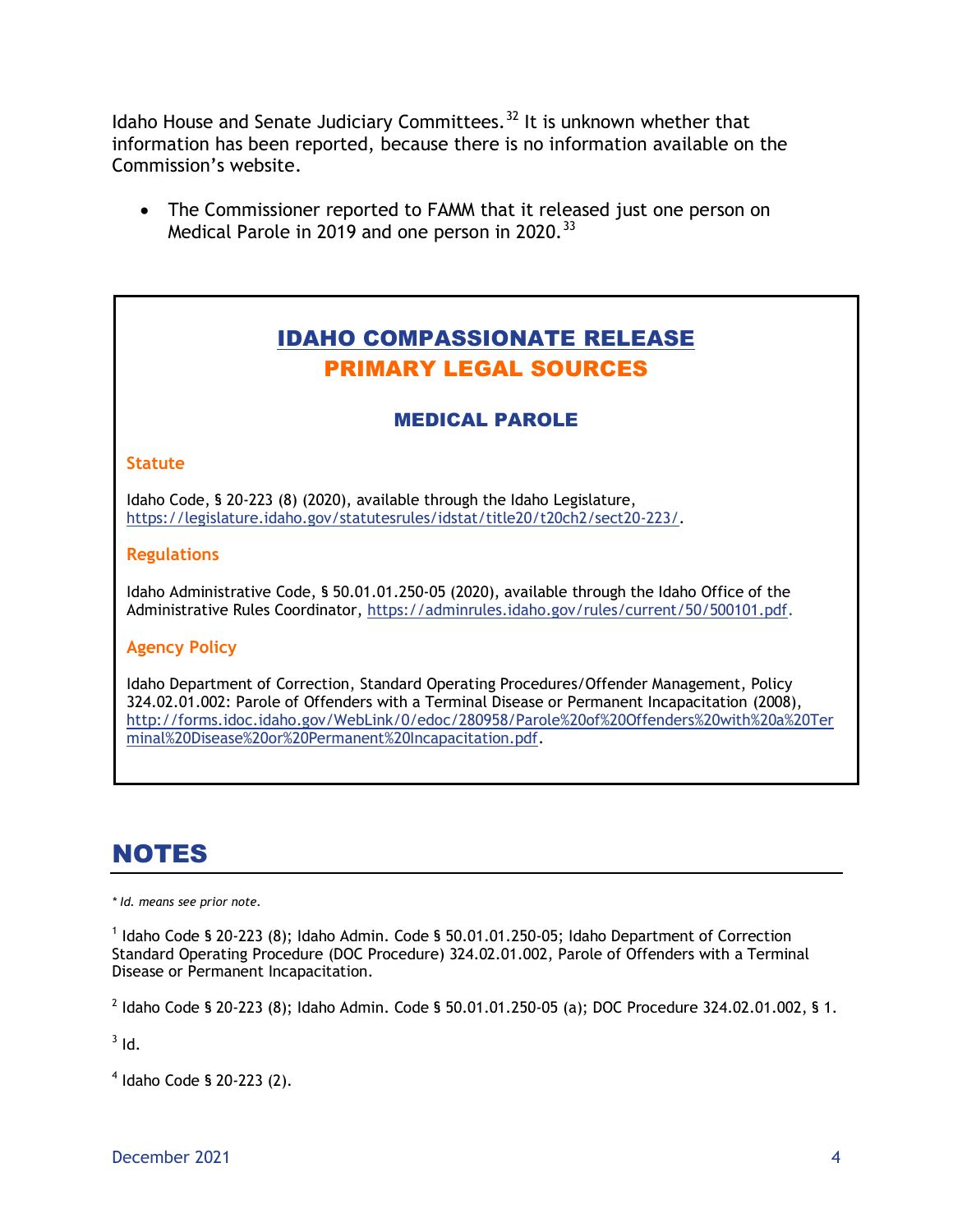<sup>5</sup> DOC Procedure 324.02.01.002, § 2 at Step 1.

6 Idaho Admin. Code § 50.01.01.250-05 (b); DOC Procedure 324.02.01.002, § 2.

<sup>7</sup> DOC Procedure 324.02.01.002, § 2.

8 Idaho Admin. Code § 50.01.01.250-05 (b); DOC Procedure 324.02.01.002, § 2.

<sup>9</sup> DOC Procedure 324.02.01.002, § 2. The Department health authority is the person responsible for managing the Department's medical and mental health services, sometimes referred to in Department policy as the "Health Services Director." The "facility health authority" is the contract medical provider employee primarily responsible for overseeing the delivery of medical services in an Idaho Department of Correction facility. DOC Procedure 324.02.01.002, Definitions.

<sup>10</sup> DOC Procedure 324.02.01.002, § 2.

 $11$  Id. at Step 1.

 $12$  Id. at Step 2, referencing DOC Procedure 324.02.01.002, Appendix A: Request for a Medical Evaluation.

 $13$  Id. at Steps 3 and 4.

 $14$  Idaho Code § 20-223 (4). Those specific crimes are rape, incest, committing a lewd act upon a child, a crime against nature, or an assault with intent to commit any such crimes. In addition, the Commission may require a similar examination and evaluation for individuals serving sentences for other crimes, although no examples or additional information are given.

<sup>15</sup> DOC Procedure 324.02.01.002, § 2 at Step 5. Note that the Deputy Warden can designate someone to carry out these duties.

 $16$  Id.

 $17$  Id.

 $18$  Id.

 $19$  Id. at Step 6.

 $20$  Id.

 $21$  Id. Note that the five-day time frame appears to apply to the parole packet but not the parole plan.

 $22$  Id. at § 3.

<sup>23</sup> Id. at § 2, Step 7.

 $24$  Id. at Step 8.

 $25$  Id. at Step 9.

 $^{26}$  Idaho Code § 20-223 (8); Idaho Admin. Code § 50.01.01.250-05; DOC Procedure 324.02.01.002, § 2 at Step 10.